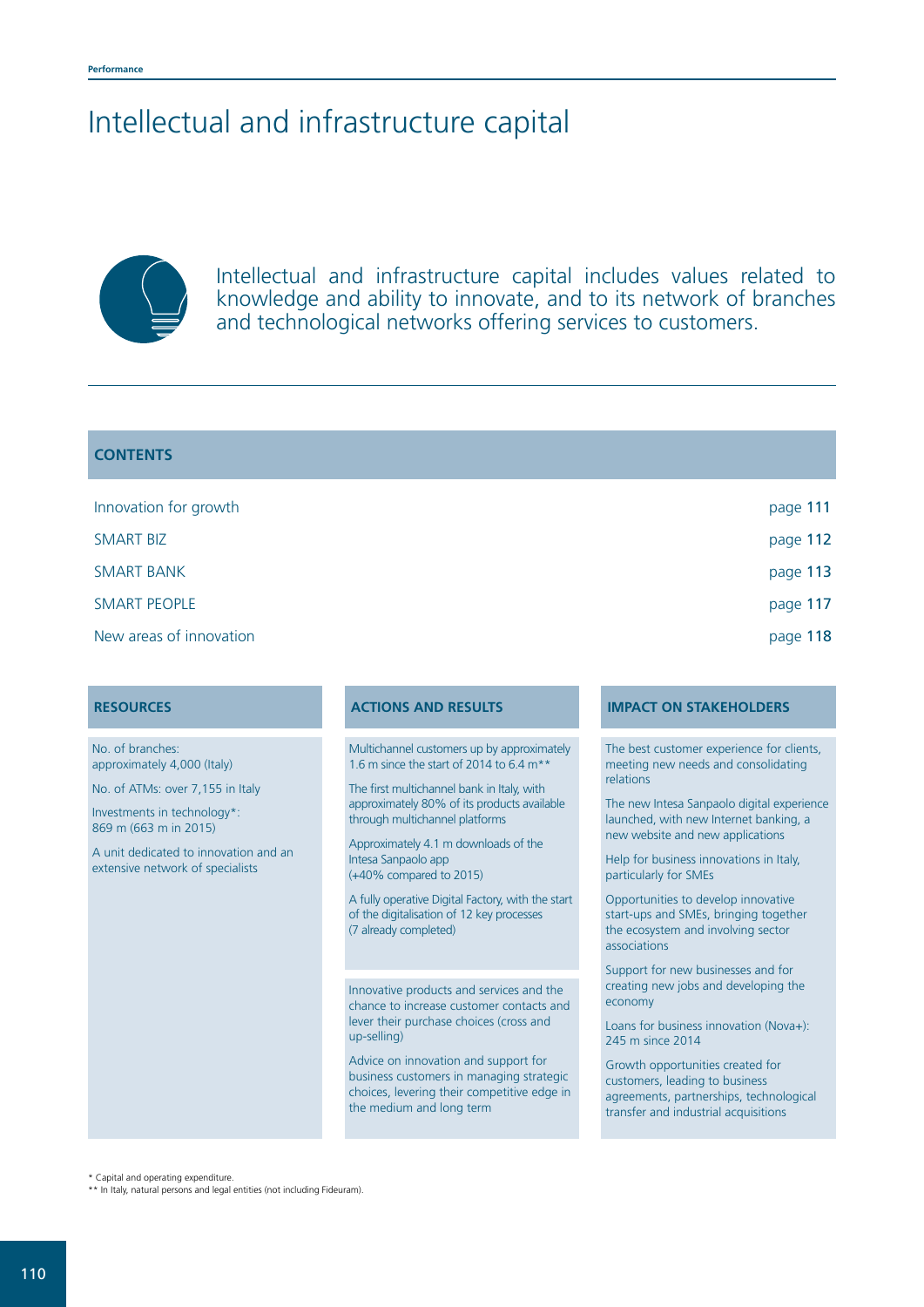#### **INNOVATION FOR GROWTH**

The Business Plan will transform the Bank's operating model through a major investment plan targeting innovation in particular.

To help identify, analyse and develop innovation activities, the Chief Innovation Officer Governance Area was established, reporting directly to the CEO and working together with other Group entities. This Governance Area coordinates the Innovation Portfolio (investments equal to 159 million euro in 2016), i.e. all initiatives the Group will support concerning main emerging trends, identifying the activity plan, time frame, investments and expected returns for each one. The aim is to support and fast track the Group's capacity for business innovation, by researching, analysing, developing and promoting solutions on the national and international market that may create new business opportunities and develop local areas and economies. An "Innovation Observatory" has been set up within the Governance Area, to research and analyse main trends and ideas and possible areas of application for innovative solutions. During 2016, the Observatory issued reports on: Industry Trend Insights, Customer Trend Insights and Tech Trend Insights. These provide information on innovation relative to market trends, the best players, development drivers and emerging technologies geared to industry specifications.

Innovation services for businesses include identifying high-impact innovative services; advisory services for sectors and technologies of excellence; support for projects to develop local areas and economies; support for start-ups with a considerable growth potential,

also at international level. Digital platforms have been developed for these services, to bring together "creators of innovation" with potential users.

The Governance Area helps promote a culture of innovation, also through a network of specialist staff operating at Regional Departments and International Banks (Alexbank, Intesa Sanpaolo Bank in Slovenia, Privredna Banka Zagreb and VÚB Banka). These innovation specialists are a reference point for their area, for promoting initiatives, trialling new products and services and facilitating the supply of and demand for business innovation.

To consolidate valuable "connections" with the entire innovation ecosystem, partnerships have been forged with selected partners at a national and international level (e.g. local entities, companies, incubators, research centres and universities), that will help consolidate Intesa Sanpaolo's position in different geographic areas.

In 2016, Intesa Sanpaolo won prestigious awards, including the Italian Association for Financial Innovation's "Cerchio d'Oro dell'Innovazione Finanziaria" financial innovation award, for its projects on Customer Experience and New Branch Layout, Flexible Work and the Digital Factory; the Italian Banking Association's award for innovation in banking services, for its Tech Marketplace and Digital Factory projects; the National Award for Innovation for its Digital Factory project, and the EFMA "Global Distribution & Marketing Innovation Awards 2016" for the SEIok Evolution and IN OFFERTA projects.



## **AREAS OF ACTIVITY**

**SMART BIZ** - initiatives for the growth of local businesses.

**SMART BANK** - initiatives for the growth of Intesa Sanpaolo Group: research into innovative solutions for the development of products, services and processes in the banking sector. **SMART PEOPLE** - initiatives to improve people's quality of life.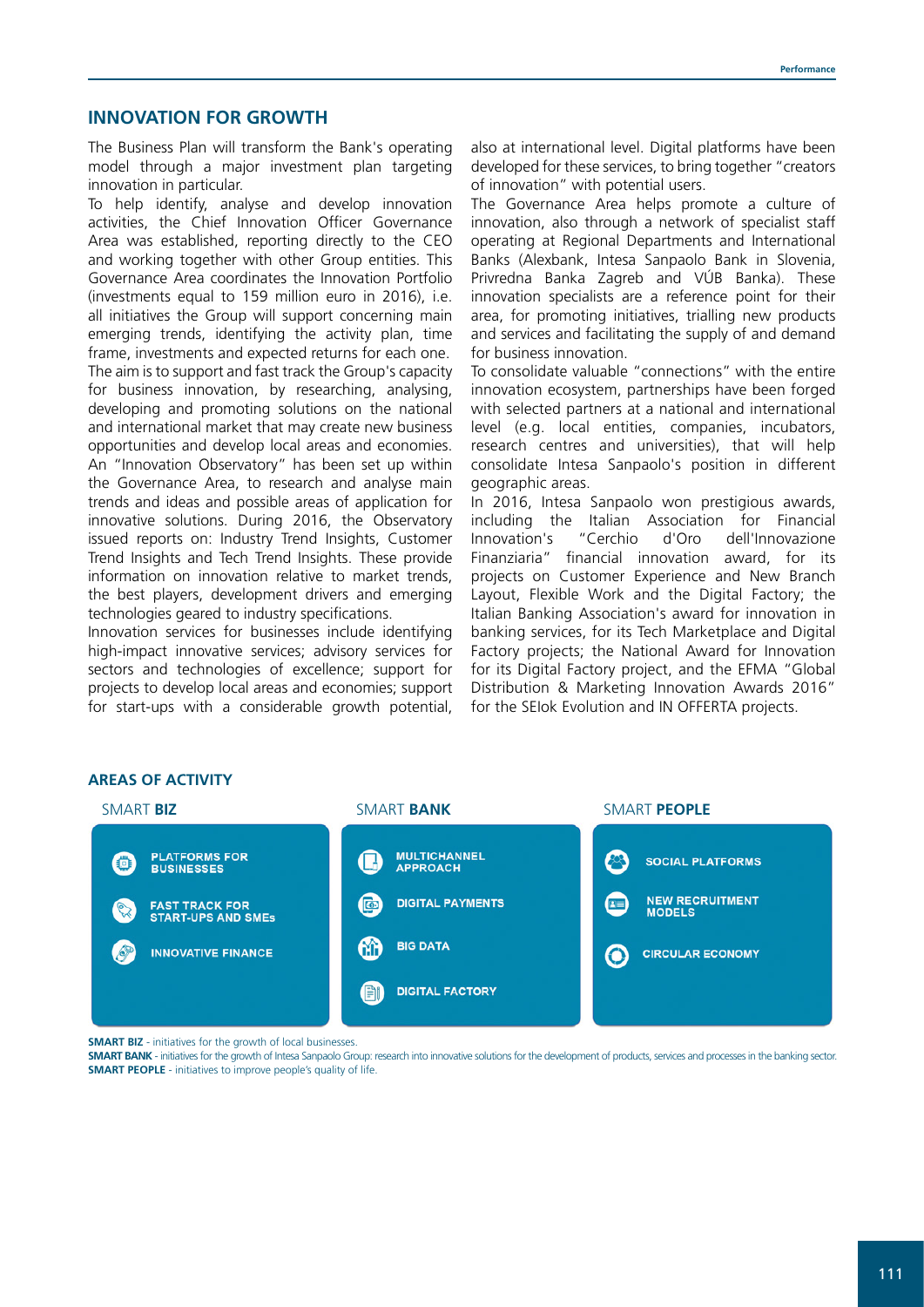#### **SMART BIZ**

#### **PLATFORMS FOR BUSINESSES**

Intesa Sanpaolo has exploited all the potential of the web to enable Italian companies to build their business and seize new opportunities for development. As early on as 2015, it started partnerships with a large number of entities and digital business matching platforms were made available.

| <b>Platform</b>                                                                                                                                                                                                                                                                                                                                                                                                                                                                                                                                                                                                                                                                                                             | 2016 Results                                                                                                                                                                                                                                                                                                                                                                                                                                                                                                                                                                                                                                                |
|-----------------------------------------------------------------------------------------------------------------------------------------------------------------------------------------------------------------------------------------------------------------------------------------------------------------------------------------------------------------------------------------------------------------------------------------------------------------------------------------------------------------------------------------------------------------------------------------------------------------------------------------------------------------------------------------------------------------------------|-------------------------------------------------------------------------------------------------------------------------------------------------------------------------------------------------------------------------------------------------------------------------------------------------------------------------------------------------------------------------------------------------------------------------------------------------------------------------------------------------------------------------------------------------------------------------------------------------------------------------------------------------------------|
| Tech-Marketplace [i]<br>A platform developed by Intesa Sanpaolo encouraging<br>interaction between start-ups, tech SMEs and<br>businesses, to match technological innovation demand<br>and supply, in order to promote partnerships, business<br>agreements and acquisitions.<br>On the business side, the platform supports research into<br>technologies and new solutions for business challenges.<br>For start-ups and SMEs delivering technology, it helps<br>search for potential partners in a selected network.                                                                                                                                                                                                     | At the end of 2016, the platform had some 5,000<br>businesses on the demand side, and over 1,200 profiles on<br>the technological supply side comprising start-ups and tech<br>SMEs grouped into about ten different sectors, including<br>energy, software, telecommunications, transport, the food<br>and agricultural industry and fashion.<br>The platform is co-promoted as part of the agreement<br>"Planning the future. Acceleration, digital transformation,<br>competitiveness" with Confindustria Piccola Industria,<br>the small businesses umbrella of Italy's main association<br>representing manufacturing and service companies in Italy*. |
| <b>Mercato Metropolitano [i]</b><br>This is Intesa Sanpaolo's e-commerce portal, with an online<br>platform promoting the excellence of Italian businesses in the<br>food and agricultural industry. The portal enables Bank clients<br>to showcase their activities on national and international<br>digital markets. Each company has the opportunity to publish<br>multimedia content about its operations.<br>For example, the portal includes the agreement signed with<br>"Movimento Turismo del Vino", the Italian organisation<br>which promotes a wine culture and tourism in main wine-<br>growing areas in Italy, providing expertise for investments<br>targeting the growth and redevelopment of wine estates. | At the end of 2016, an online catalogue was launched<br>with around 3,000 top-quality wines and food products<br>and some travel experiences in Italy. The portal has around<br>27,000 users and transactions for approximately 200,000<br>euro were recorded in 2016.<br>A non-profit solidarity campaign has been running since<br>September, to help the Bank's business customers in<br>the food and wine industry that were affected by the<br>earthquake that affected central Italy in August 2016.                                                                                                                                                  |
| <b>Opportunity Network [i]</b><br>Intesa Sanpaolo is the only partner bank of the network in Italy.<br>The network helps companies from any sector and country<br>to share business opportunities in confidence, with company<br>partners selected at an international level. The aim is to<br>promote opportunities for development abroad, attracting<br>investments and identifying new business partners.                                                                                                                                                                                                                                                                                                               | The network registers a turnover of around 100 million<br>dollars a day, with companies in 128 countries.<br>At the end of 2016, more than 3,000 Intesa Sanpaolo<br>business customers were registered (out of a total of<br>13,000 member companies), with over 5,300 connections<br>registered since the start of the partnership and numerous<br>success stories.                                                                                                                                                                                                                                                                                        |

\* See also "Financial capital", and "Specific support for business growth", page 62.

In 2016, further action was taken to promote Italian products abroad, particularly in the tourist industry.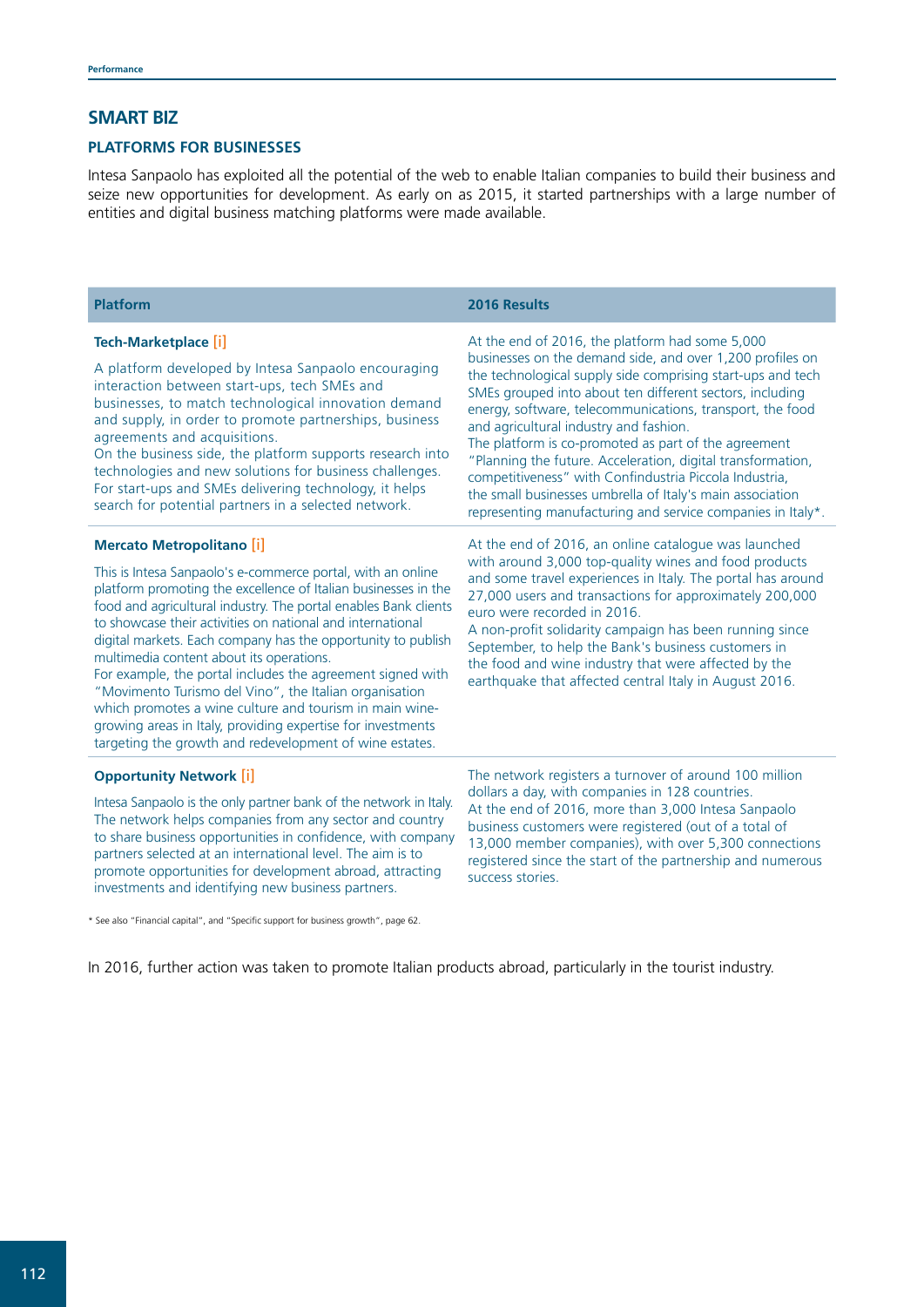#### **FAST TRACK FOR START-UPS AND SMES**



The aim of the Start-Up Initiative [\[i\]](http://www.startupinitiative.com/en/index.html), which has been a recognised ecosystem player since 2009, is to fast track technological change for international start-ups,

bringing together investors and client companies. The development and selection process gives the best start-ups the chance to attend specific events called Arena Meetings, which bring together national and international investors. In 2016, 9 national events took place (social ventures; biotechnologies; healthcare technologies; food and agricultural industry; energy and the environment; fashion and design; digital B2B; smart cities and Industry 4.0) and an international Investor Arena Meeting at the Intesa Sanpaolo Hub in London (Internet of Things & Digital, during the opening of the Innovation Centre London).

In 2016 a total of 105 start-ups were formed, with 70 of these presented to over 1,200 guests, investors (Seed/VC funds and Angel Investors), client companies and players in the innovation ecosystem.

Intesa Sanpaolo also organised a "Techshare" meeting during 2016 with Turin Polytechnic, to promote and fast track innovation supply and demand.

At this meeting, attended by over 100 bank business customers (SMEs), 26 patents were presented and over 300 one-to-one meetings between inventors and companies took place. Many of the SMEs taking part obtained a licence to test patents and develop applications.

In addition, Banco di Napoli, in association with Intesa Sanpaolo Formazione, promoted and organised meetings on Patent Box, the optional system for a lower rate of corporate tax for income deriving from the use of patented inventions.



Intesa Sanpaolo, which aims to work with all public and private operators to consolidate overall

capacity for growth in Italy, has shared its expertise to help develop job opportunities, above all through investments in training.

In 2016, the Intesa Sanpaolo Group business school continued to provide business expertise for customers working on start-ups or ready to launch on the market. "Officine Formative" [\[i\]](https://officineformative.it/) delivers educational programmes via the fast track online platform and tutoring for more mature start-ups. During 2016, 5 new e-learning courses were registered and went online, to complete the distance training programme which now offers 12 courses on the OFF platform. A fast-track programme was also launched for 16 start-ups of the Regional Department that monitors southern Italy. In association with the Foundation for Research and Entrepreneurship, a regional programme for start-ups and a national programme for SMEs were set up, focussing on Industry 4.0, with 30 companies involved.

#### **INNOVATIVE FINANCE: ASSESSING THE CREDIT RATING OF START-UPS AND SMES**

To support credit and credit rating operators during the assessment of loan applications for innovative start-ups and SMEs, Intesa Sanpaolo recently introduced DATS, a new tool based on a proprietary algorithm, in its lending rules, for loans guaranteed by the Central Guarantee Fund (Law 662/96). The tech appraisal makes it possible to introduce a suitable model for an initial quality rating of these businesses. This "forward-looking" assessment model for loans is based on the approach taken by Venture capital investors. An innovative tool for new entrepreneurship, DATS is part of the new three-year agreement between Intesa Sanpaolo and Confindustria.

### **SMART BANK**

#### **MULTICHANNEL BANKING**

In a market that is evolving rapidly and to a considerable extent, technology is changing the way we do banking, where the emphasis is on an ever greater flexibility and adaptability. Today the customer's experience depends on every moment that they interact with the bank and every contact point they use. Banks are no longer places where customers go, but are services that are accessible anytime, anywhere.

With an integrated, multichannel approach, customers can use their bank the way they want: at their branch, over the phone with online operators, or through digital channels. At the end of 2016, some 6.4 million customers were using digital channels, up by 1.6 million compared to the start of 2014. The integrated, multichannel approach impacted the loans process, with over 15% of loans granted same-day, thanks to revised disbursement logics for real-time processing and the greatest possible use of customer data; this meant loans went up by 20% compared to 2015, and the number of non-performing loans went down by 15%. Overall, 60,000 applications from branches and the Online Branch were signed and approved in 2016 for remote services (debit cards, prepaid cards, credit cards except for Platinum cards, and some investment services).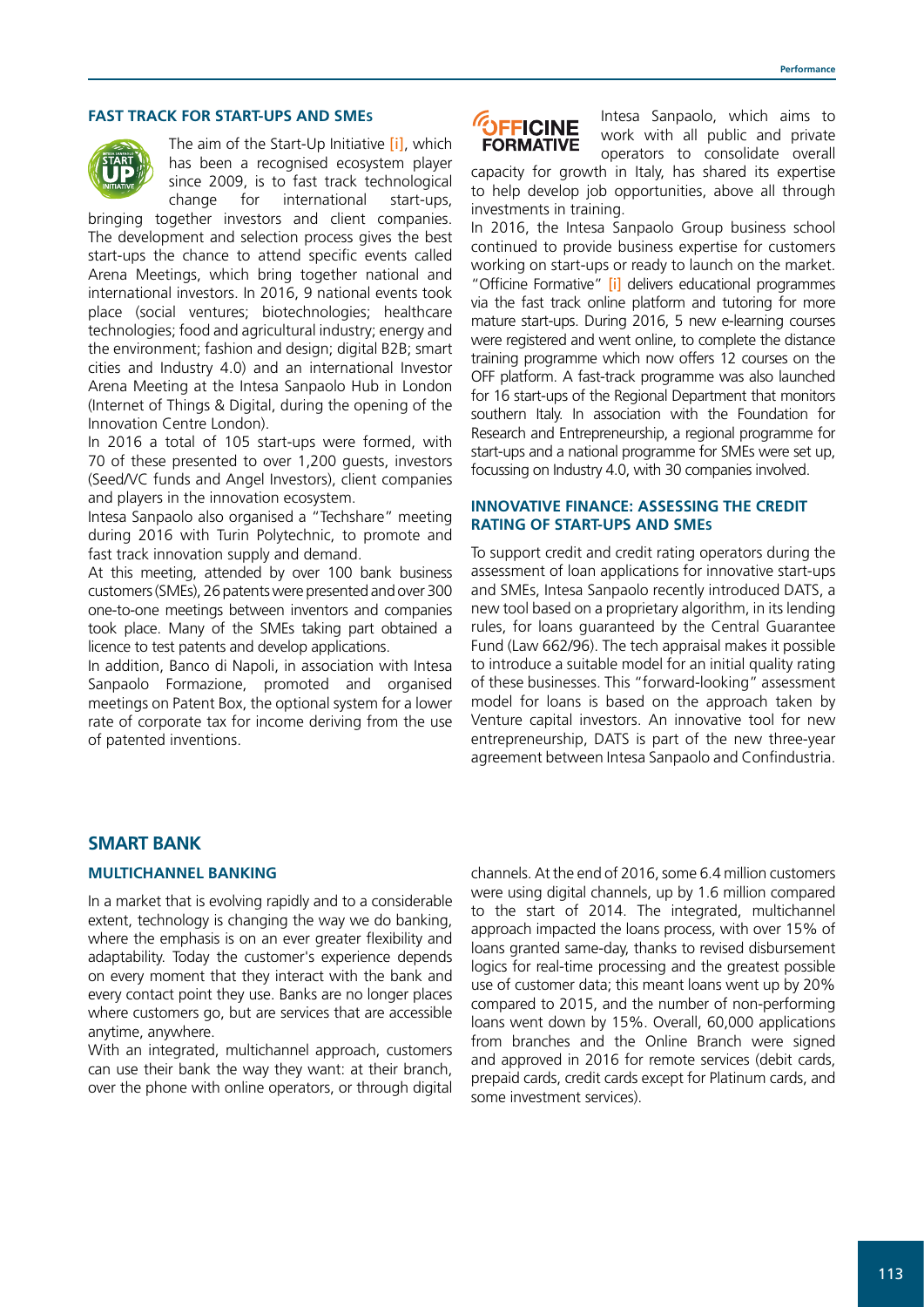#### **BRANCHES**

Branches are still the physical venues of Intesa Sanpaolo's distribution network, where customers can receive assistance in person, especially for more complex transactions. Considering the diversity of services offered on the various channels, branches in Italy are increasingly geared towards offering a focussed, personalised service with a high added value.

There are some 4,000 branches throughout Italy and 1,200 branches in central and eastern Europe and in the Middle East and North Africa.

Intesa Sanpaolo has a considerable presence in Italy, with market shares of at least 12% in most regions.

Since 2014, with the introduction of the new service model for the Banca dei Territori Division, branches have had different opening times and offered different customer services, to provide an optimal service and direct users to the quickest channel which best caters for their requirements. Branch layouts have also been transformed, becoming open places for customer engagement, meetings, communication and work. The new layout won the "Cerchio d'Oro dell'Innovazione Finanziaria" financial innovation award from AIFIn (1st in the category "Distribution channels and customer experience"). For more details, see "Social and relational capital – Offering valued cervice to customers", page 88). Alongside its conventional branches, Intesa Sanpaolo has an Online Branch that is managed via 8 operating sites located throughout Italy (in Turin, Milan, Bologna, Padua, Naples, Lecce, Cagliari and Trapani) with nearly 700 employees (coordinating and bank staff), and another two operating sites for outsourcing, employing a total of 1,000 people. The Online Branch has become a sales management venue offering products and services: it works through direct channels (telephone, chat, video calls, email and social networks), and offers customers advice, making business proposals for bank cards, loans and investments.

#### **ATMS AND SELF-SERVICE STAFF-ASSISTED BANKING**

At the end of 2016, Intesa Sanpaolo had a network of more than 7,155 self-service machines in Italy, including ATMs, Cash and Deposit Machines (CDMs) and Express-Banking Kiosks<sup>1</sup>. Customers can access a wide range of services ranging from cash withdrawals using all types of cards to account and card queries, mobile phone top-ups, payments of utility bills and taxes, SEPA transfers and payments for the main local public transport travel passes.

In 2015, customers could already activate debit, credit and prepaid cards directly from ATMs, as well as through Internet banking.

New services launched in 2016 from the new app include cardless and SOS withdrawals. Cardless withdrawals let customers make a withdrawal from the app, go to the ATM without their card, and carry out the transaction by QR code. SOS cash withdrawals let customers share a booking code generated by the app, via text message or WhatsApp, so that other people they know can make small cash withdrawals in emergency situations.



**Market share per region of branches in Italy**

Updated in December 2016.

<sup>1</sup> ATM: Automatic Teller Machine; CDM: Cash & Deposit Machine – an advanced version of an ATM that allows users to deposit cheques and cash and to make low-fee payments; Express-Banking Kiosks: machines that allow customers to make deposits, withdrawals and payments, where necessary with assistance from staff.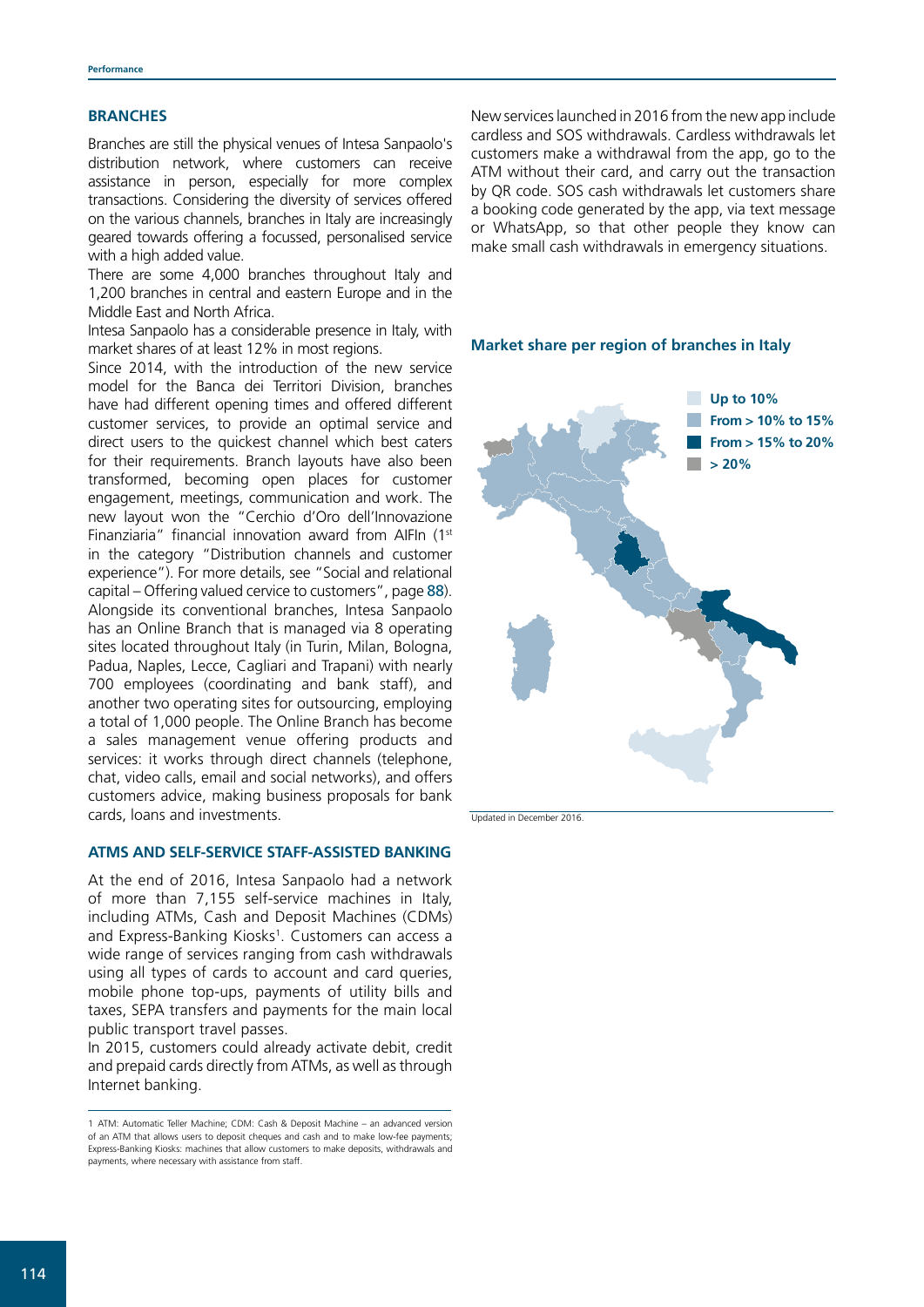#### **INTERNET BANKING**

The new Internet banking platform and the new site launched in July 2016 feature restyled processes for main banking products (payment cards, personal loans, investments and mortgages).

The most important functions include the digitalisation of the financial advisory service, to support customers in real time via the Online Branch, with screen sharing and interaction with the operator, to deal with all customers' needs.

The new digital experience, culminating in the launch of the new Intesa Sanpaolo Online Bank, is part of a lengthy process towards a multichannel system, that will complete the approach of a "made-to-measure" bank for customers, with physical and digital channels combined, to access when and as they want.

#### **MOBILE BANKING**

At December 2016, approximately 4 million<sup>1</sup> downloads of the Intesa Sanpaolo app had been recorded, up by 40% compared to the previous year. Today, the mobile app is used by some 1.6 million active customers, with an annual increase of 350 thousand customers.

The new "Intesa Sanpaolo Business" app and an app with bearer-card functions were developed and released during the year.

"Intesa Sanpaolo Mobile", which is a spin-off from the "la tua banca" (your bank) app, has a new design and features for private customers, making it simple, quick and customisable. Besides day-today transactions (mobile phone top-ups, transfers, account transaction and balance queries), the app offers the new "SOS withdrawal" service, which lets friends or relatives withdraw money from any Group ATM using their smartphone.

On the security front, users of mobile phones with an Android operating system and biometric sensor can access their secure area of the mobile app with fingerprint recognition. This feature, already available since 2015 for iOS systems, makes it easier and quicker for customers to use the app, because they don't need to have their user code and pin with them all the time, and there is no risk of them losing their credentials.

1 Starting from the publication date of the individual apps in stores.

#### **A MULTICHANNEL SERVICE FOR BUSINESSES**

INBIZ is the service for businesses to manage their finances, accounting and administration over the Internet. From a single online platform, customers can access all Bank services, interfacing with the Intesa Sanpaolo Group's national and international network and in Italy can use Interbank Corporate Banking services.

During 2016, new services for remote invoice management were added to INBIZ, the remote banking channel for businesses. A year and a half after its launch, the "Anticipo Fatture Italia WEB" (online advance on invoices Italy) app has been used for 138,000 requests for payments totalling approximately 2.9 billion euro, and in the first five months since its launch, the "Anticipo Fatture Estero WEB" (online advance on international invoices) app has had 5,300 requests for payments totalling approximately 263.3 million euro.

Customers that use INBIZ can access features which can be used on the move, from the M-site portal. The service, which is entirely free of charge, enables customers to manage authorisation and shipment flows, view account movements and outcomes of orders, and provides an overview of liquidity. The service also locates the customer's nearest branch or ATM.

#### **INSTANT PAYMENT**

Intesa Sanpaolo has launched two payment services, in particular for instant payments.

- GPI Swift Instant Payment enables customers to make international payments in euro and foreign currency, with amounts credited on the same day (depending on the time zone), plus added-value services such as payment status notification and confirmation of amounts being credited to the receiver account;
- Instant Payment EBA gives customers a pan-European solution for instantaneous payments in euro, with sums credited within a few seconds of orders being placed.

In 2016, the definition of infrastructural rules for the system's operation was completed, and technical/ organisational alignment was started.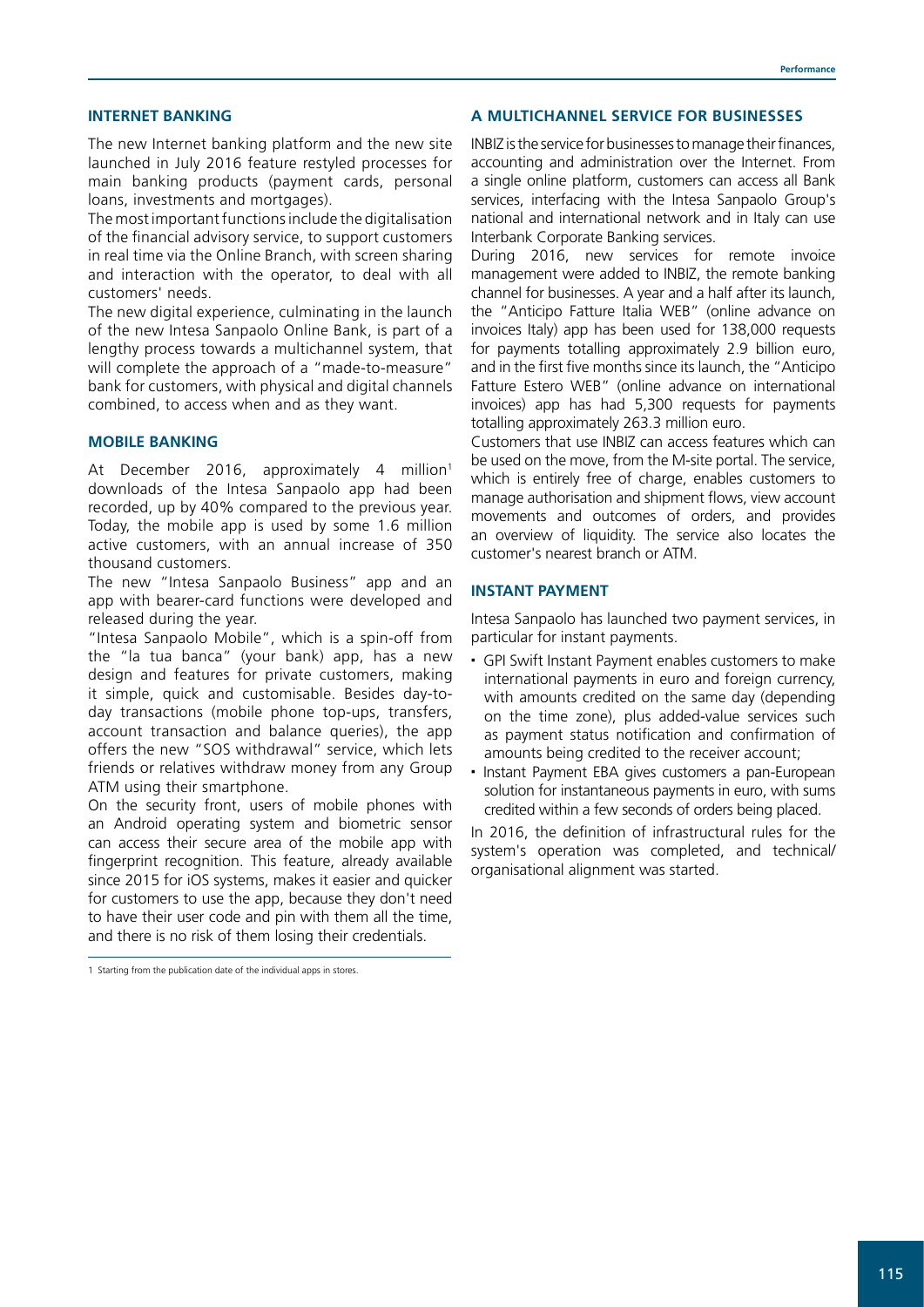#### **A MULTICHANNEL SERVICE FOR INTERNATIONAL SUBSIDIARY BANKS**

# Digica

The DigiCal ("digital channels + physical branches") programme was developed to consolidate interaction between physical

branches and digital channels, to offer retail and small business customers of international banks a new way of accessing products and services and interacting with their bank. The programme offers a single, uniform service for the customers of the International Subsidiary Banks.

Digical introduces new distribution channels based on new technologies (Internet banking and Mobile Banking apps), drives new digital approaches in traditional areas (such as the Digital Desk used by affluent operators and Digital Banners to promote banking products and services in branch waiting areas), and increases the number of products and services for old and new digital customers. In 2016, the activation of the services continued in various Group International Subsidiary Banks.

There was particular focus on the accessibility of digital channels, with the application of the "AA level" of the Web Content Accessibility Guidelines (WCAG 2.0), making content accessible to a higher number of people with disabilities.

#### **THE DIGITAL FACTORY: PROCESS INNOVATION**

The "Digital Factory" initiative, which began in 2015, is entirely redesigning the Bank's main operating processes, starting from customer requirements. Innovation and digitalisation will take over, with a switch from Bankdefined processes to customer-led processes. This transformation, planned in the last few years, involves digitalising processes and focussing on keeping costs down and continually improving efficiency.

The initiative targets 35 of the Bank's priority processes, which currently involve 80% of colleagues, and which were selected based on two fundamental areas: business potential and digitalisation potential. The importance of customers in terms of their needs and expectations, on the one hand, and the complexity of the process and its actual potential for automation, on the other hand, have therefore both been considered.

Each process is redesigned based on four fundamental objectives: offering the best customer experience, radically transforming the process with a view to streamlining and digitalising it, rapidly developing the necessary technology, and introducing a new way of working. Synergy with other Group projects has been

considerable, in particular with the "Digitalisation" project, that will reduce the environmental impact of hard copy documents at the Bank. Customers have been involved during all stages of the project through: engagement and feedback meetings; understanding needs and requirements through focus groups, interviews and targeted surveys; defining KPIs to monitor results in terms of customer satisfaction; testing developed solutions, with customer prototypes trialled in workshops. Process redesign involves multidisciplinary teams, comprising staff from all company functions affected by the specific process, who share work areas and times, for a specific period of time. This has made it possible to make the most of the Group's professional skills set, promoting new ideas and reducing design and development times. Twelve processes were managed in 2016, with four released to the Network and which are now fully operative.

Some internal surveys were conducted in 2016 interviewing personnel involved in process redesign. Respondents were extremely satisfied with the level of engagement of the Digital Factory in the process, which considers in full the needs of end users, including Bank customers, participants of focus groups and surveys held prior to each process redesign stage.

In September 2016, as part of the National Innovation Day, the President of the Republic Sergio Mattarella awarded the "Digital Factory" project the National Award for Innovation.

#### **DIGITALISATION OF CONTRACTS**

The contract digitalisation project continued, introducing a new way to sign documents for the sale of banking, finance and insurance products and services, with no need to print documents and contracts to send to customers or to file them. In June 2016, the target of eliminating hard copy signatures at all Retail and Personal branches was reached, with customers only signing on tablets (activated in branch by joining the service) or digitally (which they can also do independently through home banking), for contracts that have already been digitalised. Customers can view signed documents when they want, from Internet Banking or their email.

With this new process to sign documents for the sale of banking, finance and insurance products and services, digital signatures guarantee greater security, streamlined document filing and management, and benefits for the environment (see the section on "Natural capital", page 119).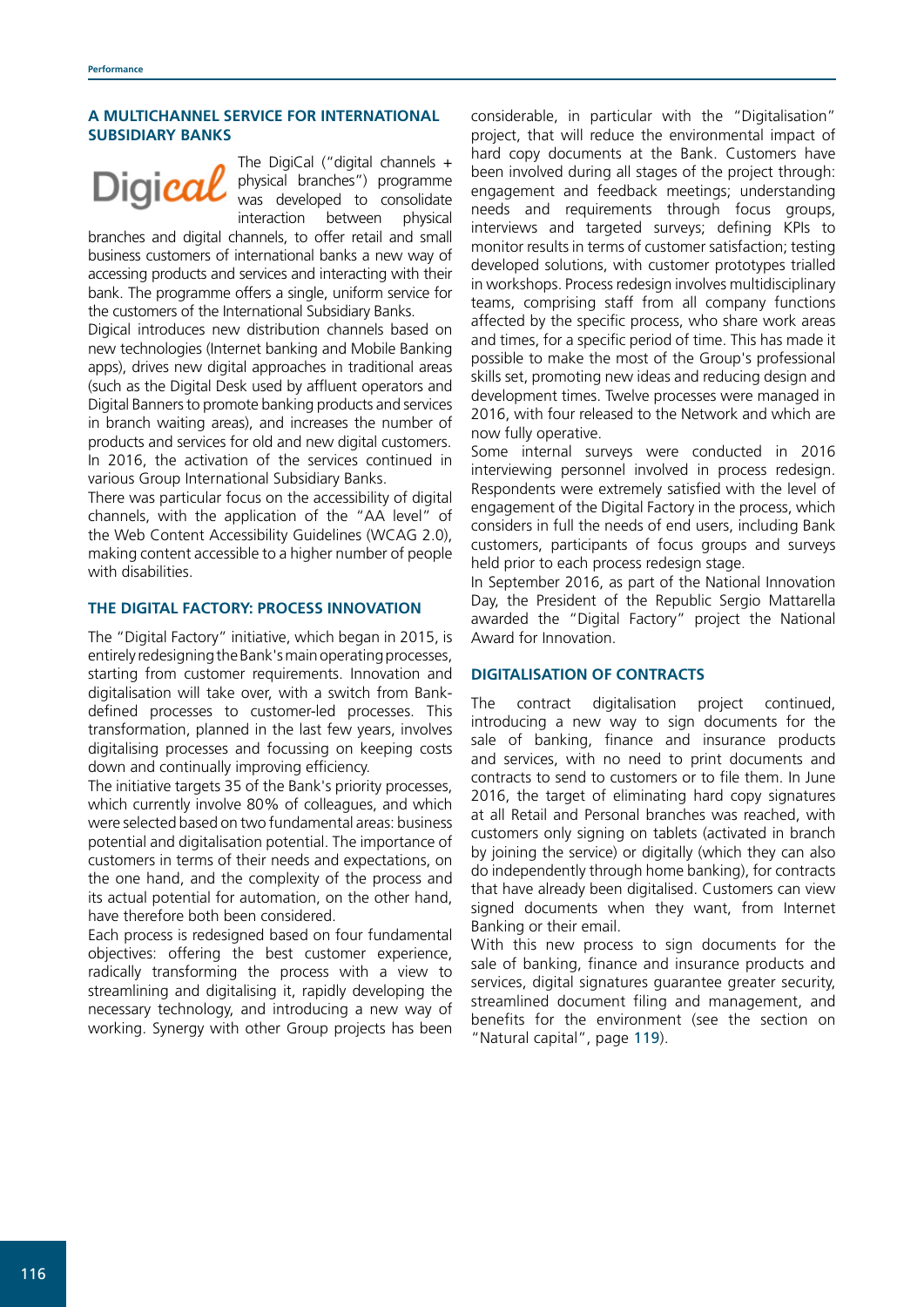#### **"BIG DATA" TO SUPPORT DECISION-MAKING PROCESSES**

The Big (Financial) Data Project was developed to respond to the challenging context of an increasingly extensive and intensive use of data – for example with the introduction of the Single Supervisory Mechanism\* – the Group is aiming to structurally improve the management of all Bank data. The project has two strategic macro objectivesi:

- consolidate the control of risks, comply with new regulatory requirements and guarantee a response to requests from the supervisory authorities which are quicker and more accurate, thanks to more robust, automated quality controls; the possibility to obtain all Bank data from a single source; clear, formal "ownership" of all Bank data; quicker and more effective reconciliation of Group data;
- generate economic value, levering innovative applications also with an "Advanced Analytics" approach, to improve business effectiveness; increase operating efficiency; optimise risk management; enable the Bank's evolution towards digital banking, with the development of an efficient, functional data platform.

The solution has considerable technological content: the data architecture of the entire Group is being reviewed, eliminating redundancies and guaranteeing consistent data on an information layer that will contain all main Group data when fully operative. The Project has also designed and implemented an overall Data Governance framework.

As part of the project, a training initiative – the Big Data Academy was set up, to develop skills and train future specialists (see the sections "Human capital", "Training", page 102).

\* Single Supervisory Mechanism: the new single supervisory mechanism overseen by the European Central Bank. In force since November 2014.

### **SMART PEOPLE**

#### **THE SHARING ECONOMY FOR INTESA SANPAOLO PEOPLE**

In partnership with the Intesa Sanpaolo's Workers Association (ALI), a trial was run for colleagues and members, with a dedicated group on the "TimeRepublik, sharing economy platform" that can connect a community of people willing to share their time, passions and personal skills. After a pilot stage with around 300 colleagues, the community is now online on ALI and extended to all members.

The TimeRepublik project is a trial of the sharing economy within the Group and can help increase and improve the number and quality of personal relations.

#### **NEW RECRUITMENT MODELS**

Innovation at Intesa Sanpaolo also encompasses new recruitment procedures for younger employees.

"Make It Real" is the brand that has enabled Intesa Sanpaolo to use professional social media platforms that have launched new formats such as "recruiting games", whereby the Bank approached over 200 millennials1 , offering them the chance to get involved in business games on leading-edge issues (Big Data – Blockchain; User Experience – Cognitive Computing etc.), assisted by internal tutors in two consecutive days that ended with the best talent being recruited.

Three editions of "Make It Real" were held in association with Turin Polytechnic and Turin University at Intesa Sanpaolo's Turin headquarters. Students, graduates and final-year university students went head to head in a team competition where they put their knowledge and individual and team skills to the test.

Technical umpires, assessors, tutors and managers of Intesa Sanpaolo accompanied the teams during the two days of challenges, followed by the final classification and announcement of the winners who were offered a permanent employment contract and work placements.

#### **THE CIRCULAR ECONOMY: A NEW MODEL OF DEVELOPMENT**

The Circular Economy is a new economic and development model with an entirely new take on design, production and the distribution of products and services, which separates business development from the use of natural resources that run out, particularly considering demographic growth (+2.5 billion by the year 2030) and the relative increase in demand for resources (see the section "Natural capital", page 119). As part of the transition to the circular economy model, banks have a fundamental role in supporting the economic fabric, entrepreneurs, emerging innovators and public organisations, also through the co-design of business models and innovative relations.

To promote innovation in this context, over 30 public events were held for colleagues from different units (nearly 300 were involved in 2016) and for a wide-ranging, diverse public audience.

<sup>1</sup> Millennials: young people who came of age in the new millennium and who are the first generation in history that have full knowledge of digital technologies as adults.